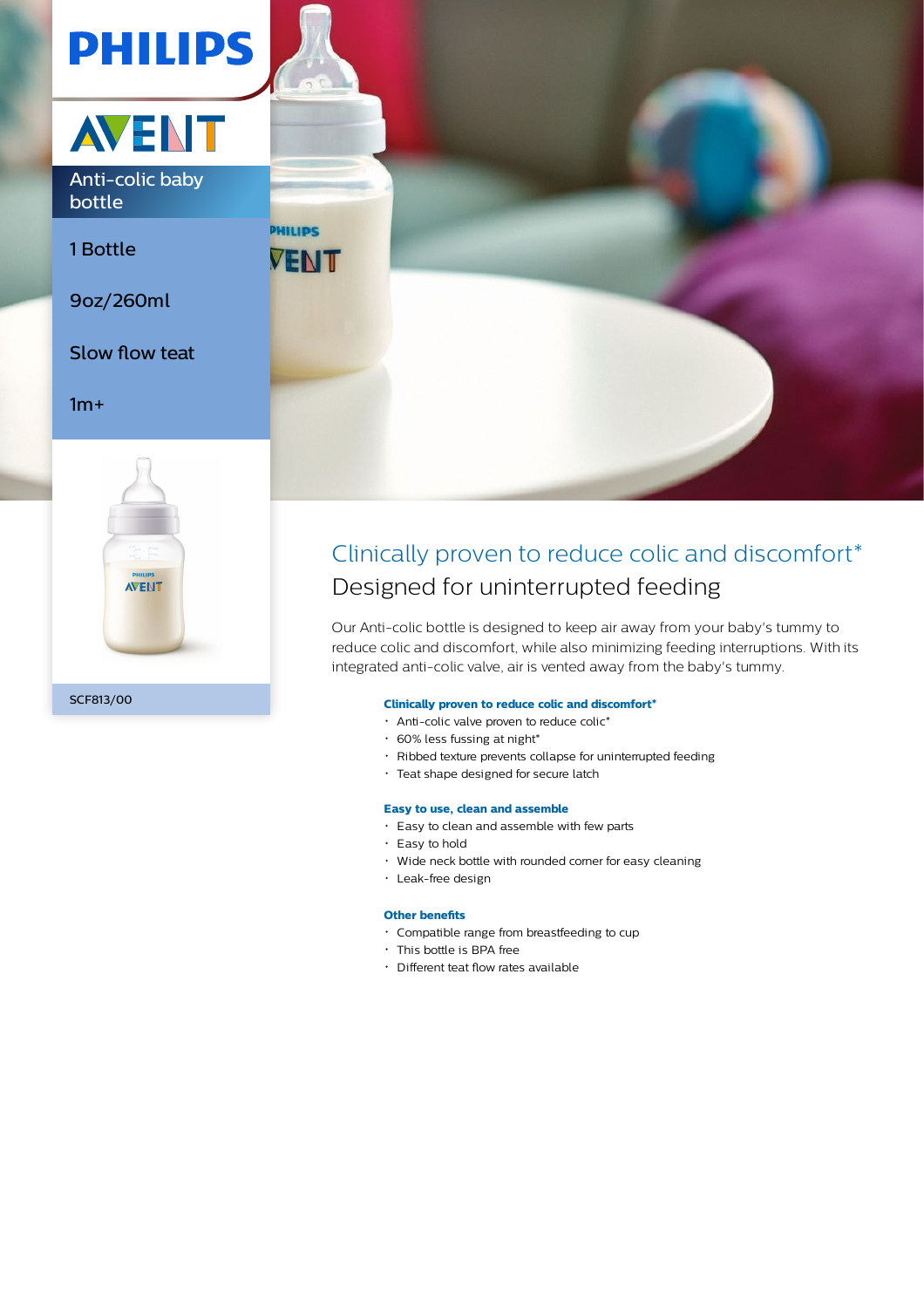# **Highlights**

### **Less colic**



Our anti-colic valve is designed to keep air away from your baby's tummy to reduce colic and discomfort. As your baby feeds, the valve integrated into the teat flexes to allow air into the bottle to prevent vacuum build up and vents it towards the back of the bottle. It keeps air in the bottle and away from baby's tummy to help reduce colic and discomfort.

#### **Less fussing**

# Minutes spent fussing (6PM - 6AM)  $40$  $30$  $20$  $10$  $\Omega$  $\Box$  Co **Philips Avent**

Philips Avent Anti-colic bottle reduces fussing. Babies fed with Philips Avent Anti-colic bottles experienced 60% less fussing at night, than babies fed with a competitor's anti-colic bottle.\*

#### **Uninterrupted feeding**



The teat shape allows secure latch and the ribbed texture helps prevents teat collapse for uninterrupted, comfortable feeding.

#### **Secure latch**

Teat shape designed for secure latch



Our Anti-colic bottle has few parts for quick and simple assembly.

#### **Easy to hold**



The unique bottle shape makes this bottle easy to hold and grip in any direction.

### **Easy to clean**



With its wide neck and fewer parts, our bottle is easier to assemble and to clean quickly and thoroughly.

# **Leak-free design**

Our Anti-colic bottle is designed to prevent leakage whilst feeding, for a truly enjoyable feeding experience.

#### **Growing up with your baby**

Mix and match our breast pump, bottle and cup parts, and create the product that works for you, when you need it!





Philips Avent Anti-colic bottle is made of BPA free material (PP).

#### **Fits your baby's growing needs**



The Philips Avent Anti-colic bottle range offers different teat flow rates to keep up with your baby's growth. Remember that age indications are approximate as babies develop at different rates. All teats are available in twin packs: Newborn, Slow, Medium, Fast and Variable Flow, and Thick feed.